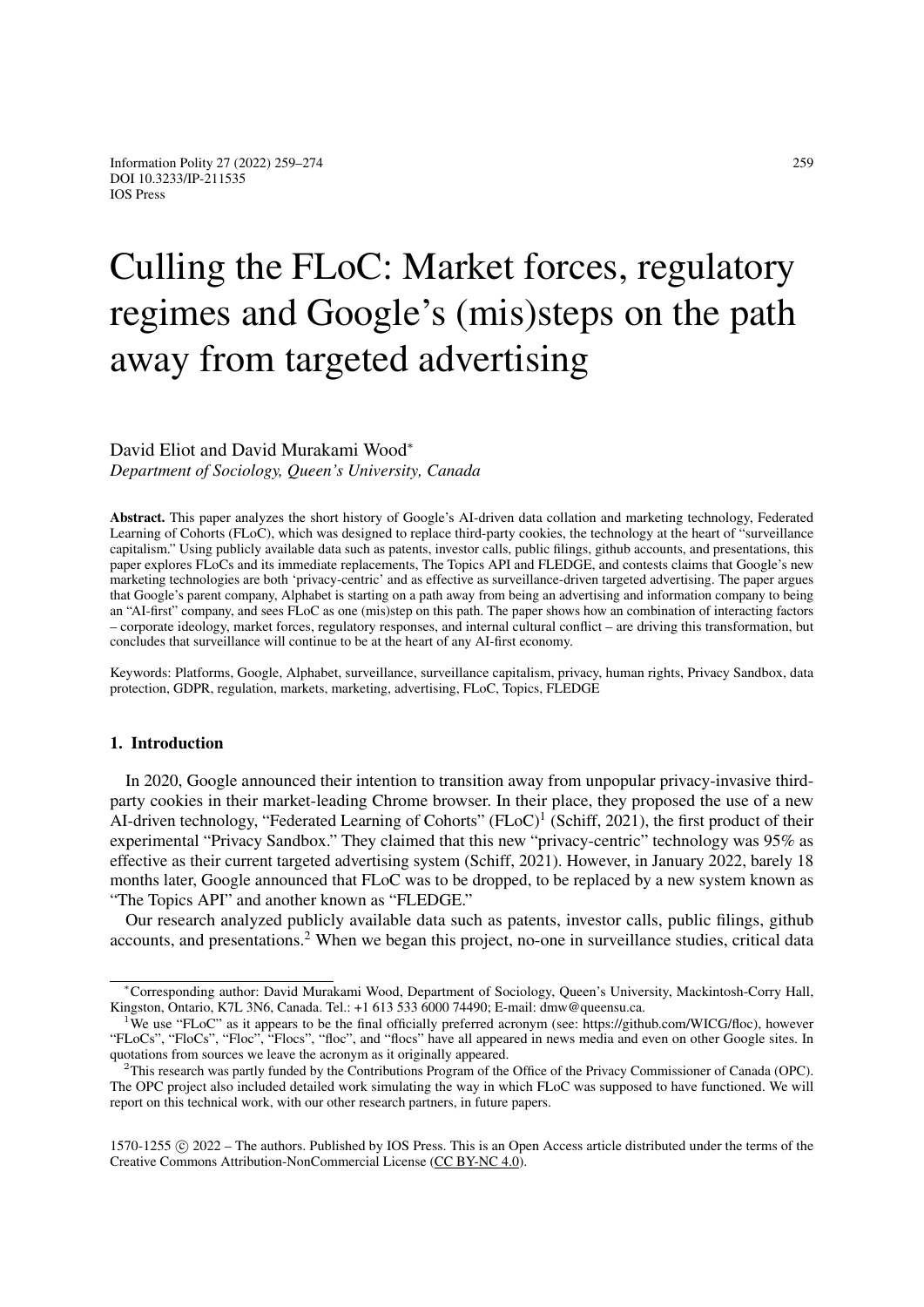studies or privacy studies had yet analyzed FLoC in this context, tested the claims made for it, or considered its implications for privacy and human rights more widely. Authors (2021) appears to have been the first policy paper to consider the implications, and to our knowledge, at the time of writing, only one other, largely descriptive, academic analysis of this shift has been published (Çınar & Ateş, 2022).

This is a crucial subject because it represents the cusp of a transformation of the online economy, and in particular for Alphabet/Google, a movement in process away from targeted advertising, the core of what Shoshana Zuboff (2015, 2019) identified as "surveillance capitalism," to one driven by Artificial Intelligence (AI). The FLoC debacle is not merely important in terms of the debate over surveillance and privacy online, but also in the context of the coming age of AI. This paper is therefore an early and necessarily somewhat speculative and incomplete analysis of a key moment, whose outcomes are fast-moving and uncertain.

This paper first tells the story of FLoC, beginning with its origins in the push to eliminate "third party cookies," an advertising technology (adtech) vital to Google's dominance of online advertising. We consider their response with the experimental Privacy Sandbox, from which FLoC emerged as the herald of a new apparently "privacy-centric" marketing age. We identify four broad factors that led to the overly rapid public announcement, and equally rapid termination, of FLoC: 1. corporate ideology; 2. market forces; 3. regulatory regimes, and 4. internal cultural controversies. We argue that the influence of regulatory regimes, in particular the European Union's General Data Protection Regulation (GDPR, 2016), and a proposed ban on targeted advertising in the United States Congress, was central to the demise of FLoC. However, we conclude that if FLoC was a misstep, market forces and corporate ideology are continuing to push Alphabet/Google down the path towards an AI-driven future.

#### *1.1. Definitions*

There are a number of foundational terms in this piece. We recognize that these terms are contested but exploring definitional controversies is not within the scope of this paper. Here we outline how we use each term.

*Surveillance:* the systematic observation, sensing or collection of data, aimed at influencing the behaviour of those observed (etc.). Often juxtaposed with privacy, surveillance has implications not just for privacy but for many other human and civil rights, social justice and equity.

*Privacy*: a human right that recognizes the control an individual person (or sometimes a group) should enjoy over their personal life, intimate relationships, body, mind and information or data.

*Data Protection (DP):* the concept of safeguarding the security, integrity and privacy of personal data. DP therefore overlaps with privacy rather than being coequal: privacy is only party of what DP involves, and in that privacy covers far more than data, data protection relates to only a portion of privacy more generally, although with ongoing digitization and datafication, it is an increasingly large portion.

*Artificial Intelligence (AI):* a broad definition of an artificial system (computer program) that can interpret and react to its environment in order to achieve its goals (Russell, 2019).

*Machine Learning (ML):* the use of big data to design and train systems to solve complex problems. A subset of AI, but AI is often casually used when referring to ML systems.

# 2. The challenge to targeted advertising

As Zuboff (2015, 2019) argues, Google was transformed in less than a decade from a search engine company into an advertising giant. Now, in a "digital duopoly" (Winseck, 2020), Google and Facebook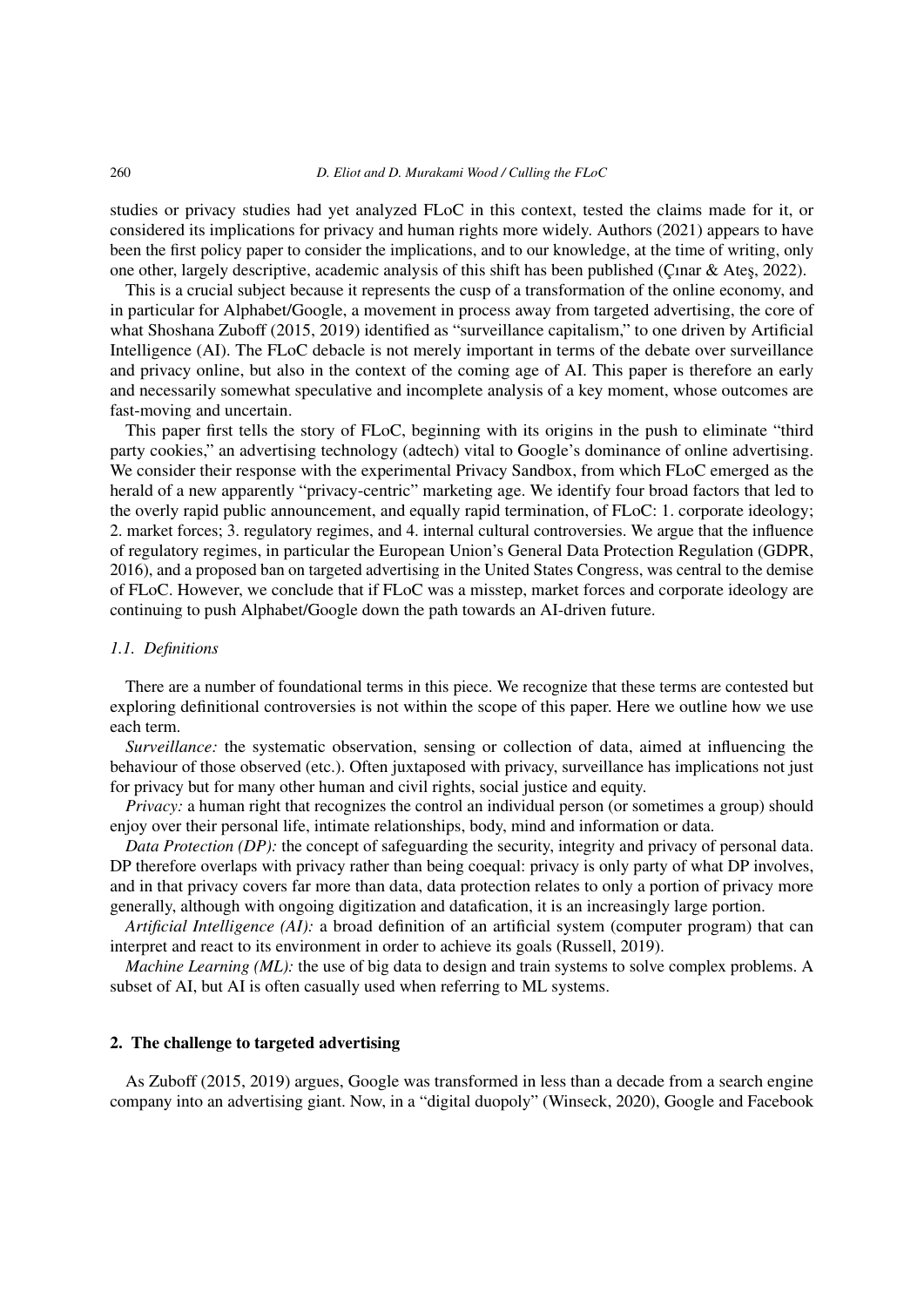together control about three-quarters of the US online advertising market. Google Ads, Google's online advertising platform, is the main source of revenue for Alphabet Inc, Google's parent company, generating US\$257.6 billion in 2021 (Alphabet Inc., 2022).

#### *2.1. Third-party cookies*

Targeted advertising online relies on "cookies." A cookie is a small text file that is stored on a user's browser. Each cookie contains a unique identifier, a string of characters called a cookie ID. "Third-party cookies" are cookies saved to a user's browser by a site other than the one they are currently visiting and remember specifics about a user like login information or language preferences. Advertisers use thirdparty cookies to identify visitors and track behaviour, such as what sites they have visited or what items the user has viewed or added to their shopping cart. "Third-party persistent cookies," sometimes called "tracking cookies," are used to track users' online behaviour – their clicks, purchases, and geographic locations. Tracking cookies are used by advertising networks to deliver targeted, personalized ads.

Third-party cookies were identified as a privacy hazard almost as soon as they were invented in the 1990s (see e.g. Bennett, 2001), but more recently have become the subject of serious political pushback (Fou, 2020). In response, most major players in the browser industry have, belatedly, announced they will no longer support them (Bohn, 2020). For some time, Google has been announcing plans to phase out third-party cookies from their Chrome browser by late 202[3](#page-2-0) (Goel, 2022).<sup>3</sup>

The problem is that third-party cookies are the foundation of Google's enormous profitability. The platform is currently built on cookies and keywords, allowing Google Ads to display targeted ads on pages that they believe might be relevant. Advertisers pay Google Ads when a user clicks on their ad, making targeted ads the foundation of the business model. And despite the announcement of the future demise of third party cookies, targeted advertising will remain a major source of revenue for Google. However, without the ability to track users using third-party cookies, they needed to develop new methods of targeting advertising to specific users but without the privacy issues that had dogged third-party cookies from the start.

## *2.2. The Privacy Sandbox*

To operationalize both this strategy and a movement away from targeted advertising, Google created an open-ended development environment known as "Privacy Sandbox," (The Chromium Projects, n.d), designed "to overcome in that mission is the pervasive cross-site tracking that has become the norm on the web. . . " They "plan to introduce new functionality to serve the use cases that are part of a healthy web that are currently accomplished through cross-site tracking," and "as that functionality becomes available [...] will place more and more restrictions on the use of third party cookies."

The Privacy Sandbox is an experimental software development environment, with three overall themes and an evolving number of number of sections, with different use-case focii. The three themes are: Replacing Functionality Served by Cross-site Tracking; Turning Down Third-Party Cookies; Mitigating Workarounds. The third section is specifically aimed at preventing the return of user-tracking by other means and maybe the most difficult and least developed at this point. It includes projects to deal with digital fingerprinting, one of the main objections to FLoC (see below) and other obfuscation mechanisms.

<span id="page-2-0"></span><sup>&</sup>lt;sup>3</sup>As we were revising this paper, Google announced that third-party cookie technology would also be removed from Android products (Chavez 2022).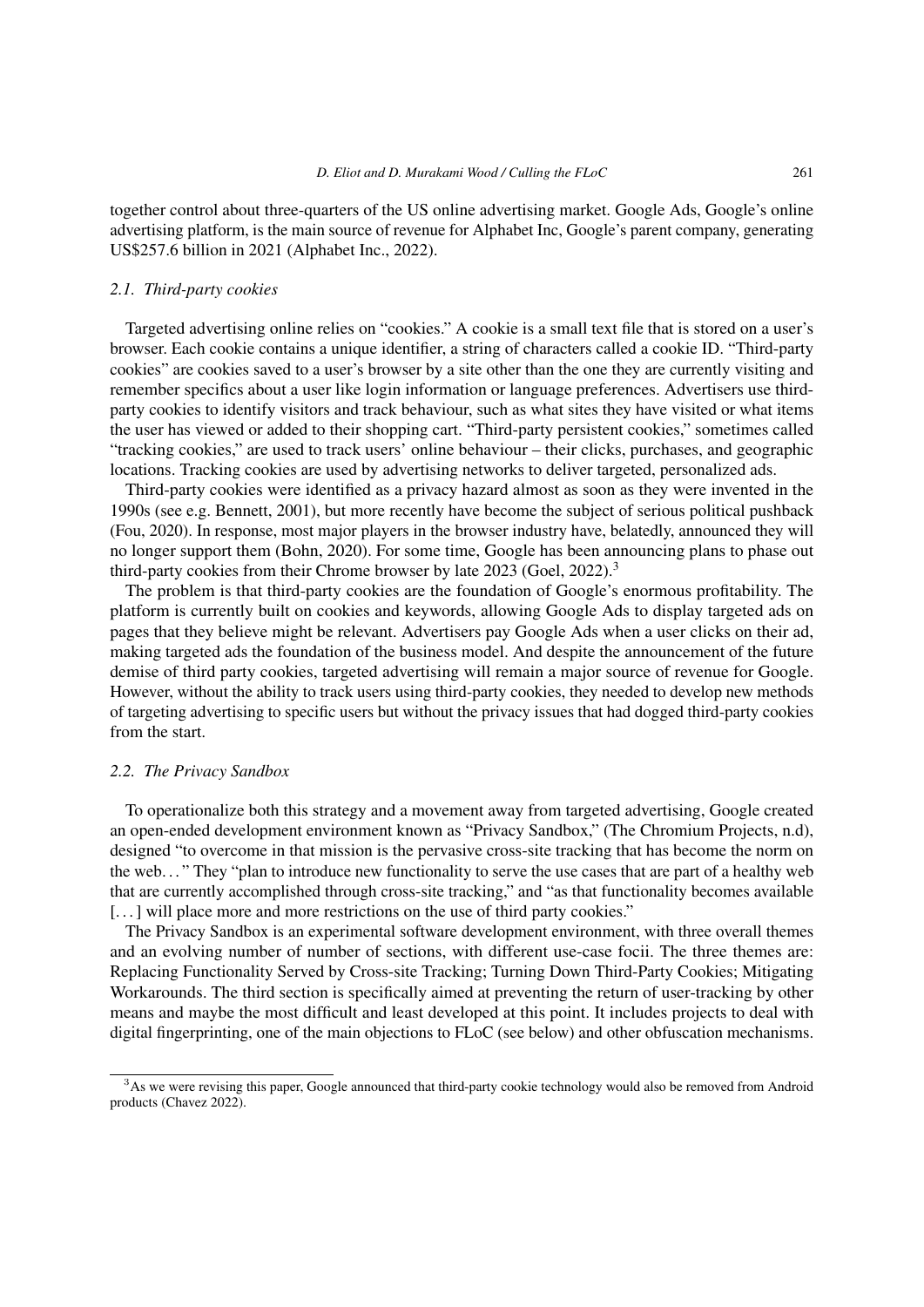#### 262 *D. Eliot and D. Murakami Wood / Culling the FLoC*

Several sections have already gone through two or more iterations, including TURTLEDOVE, from which FLEDGE emerged, and some exist only as proposals without any firm timeline for testing or release, like the The Topics API. For this research, we concentrated on the Cross-Site Tracking theme, and in particular on the first announced prototype released for live testing, FLoC.

#### *2.3. What was FLoC?*

FLoC stands for "Federated Learning of Cohorts", and it was supposed to be powered by a relatively new process called "Federated Learning" (FL) (Google-Research, n.d). The technique has been championed as proof of Google's dedication to privacy, as it challenges the notion that intensive data harvesting and storage is necessary to train competitive AI/ML systems (Alphabet Earnings Call, 2019).

FL addresses concerns over the mass collection and storage of personal data, but it does not address concerns about how data is used. The impetus for mass data collection in AI comes from the need to have centralized datasets to train ML algorithms. A system needs direct access to a large database of examples (data) from which to learn (Truong et al., 2020). An AI intended to suggest email responses would need access not only to a large dataset of emails and responses, but also to what responses users choose, to identify issues and improve its suggestions. The ethical concern is that the company training the AI has extracted users' personal information – their emails – from their device, and stored them, enabling possible data breaches or misuse of that data for personal, commercial or political ends.

However, in an FL system, instead of data being centralized and used to train an AI model, the AI model is trained decentrally on the user's device (McMahan & Ramage, 2017). The user's device downloads the current ML/AI model and improves itself by training on the device's localized data. Once the training is complete the improved model is encrypted and sent back to the cloud where it is averaged with other models that have gone through the same process on other devices, to create a global model to be pushed as a new update (Truong et al., 2020). This is presented as both effective and privacy-centric, as one can get the same results as with a centralized server, without needing to extract data from the user's device (Truong et al., 2020).

According to its description, FLoC went even further, using temporal, localized data, stored on the user's Chrome browser to segment a user into a predictive customer type: a "cohort" of users sharing similar traits (Google-Research, n.d.). Google claimed cohorts would preserve privacy, as the individual traits of users within a cohort would not be revealed, only the shared traits. Further, the cohort would be big enough that no personally identifiable information could be interpreted from a user's cohort (Google-Research, n.d.). Marketers would then be invited to advertise to cohorts identified as sources of potential customers, not individuals (Google-Research, n.d., Bindra, 2021). Only the user's cohort ID would be exposed, with the data used to construct it, "secure" on the browser (Google-Research, n.d.). This action would be continuously repeated, with the user being regularly sorted into new cohorts reflecting the most recent data on the user's device that the FL model trained on (Google-Research, n.d.).

Google stated that in trials, FLoC performed at least 95% as well for advertisers as the third-party cookies approach (Bindra, 2021). But not all was as it appeared. While Google had planned to use FL, in practice the version of FLoC used in trials did not include FL or indeed any kind of AI, instead simply an on-device SimHash algorithm, a technique long used by Google in categorizing websites for Search (Manku et al., 2007), that would supposedly be updated to a machine learning algorithm in the future (The Topics API, 2022).

FLoC did not move away from mass data collection as much as promised either. FL systems require massive amounts of centralized data in order to construct the original AI/ML model, so how could Google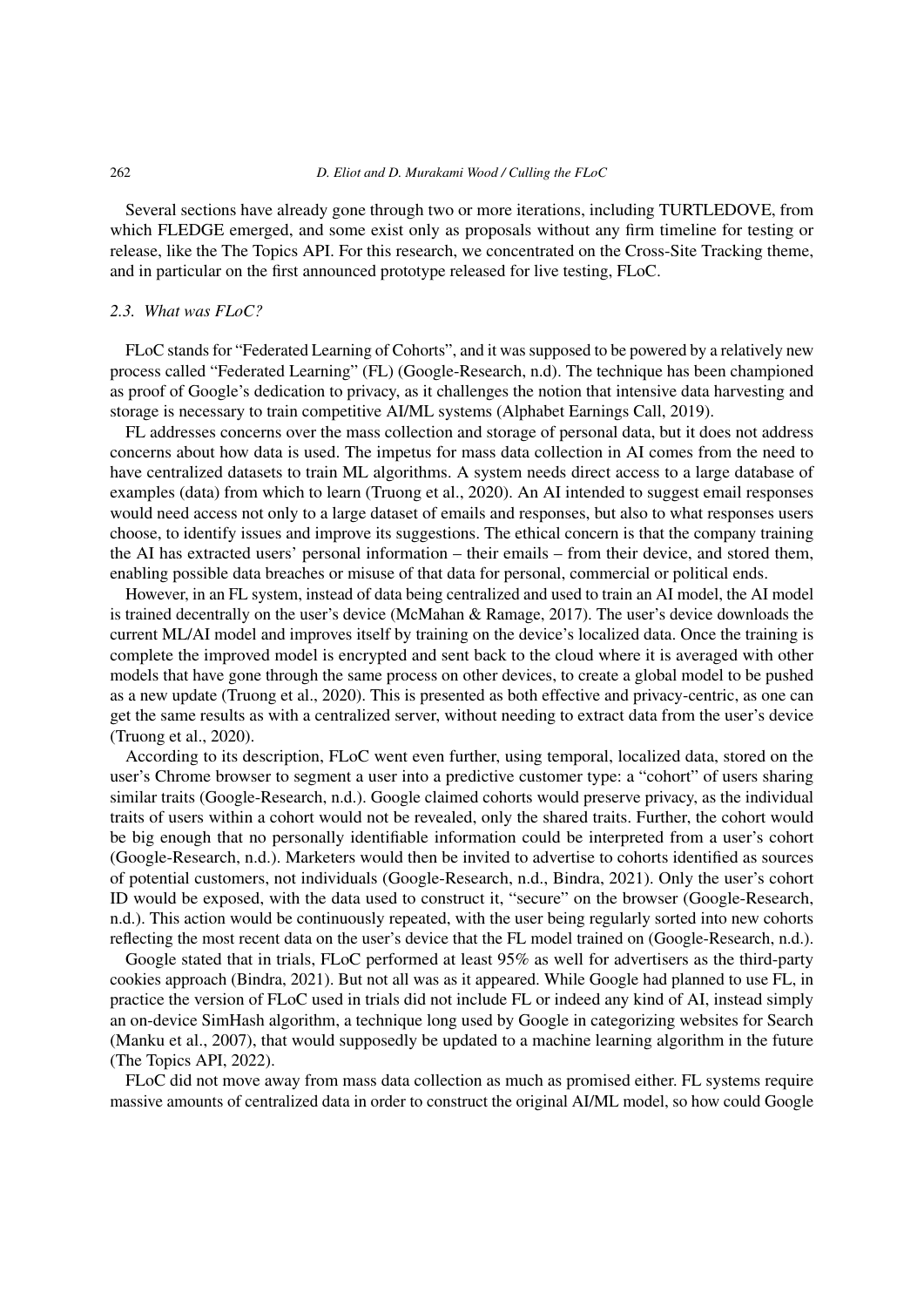have collected the necessary quantity of data to fuel an FL-driven system without third-party cookies? One increasingly common technique is "web beacons." A web beacon is a first-party cookie installed on a host site, that allows a third-party to surveil the user's actions on the site. Unlike third-party cookies, the host site must *voluntarily* attach the first-party-cookie to their website. To achieve this, a desirable free or cheap service is offered to host sites in exchange for placing the cookie. For Facebook, the most common form is the Facebook "Like" button (Facebook, n.d). When a host site installs a Like button onto their page, it automatically provides Facebook with the ability to extract visitor information including time of visit, userID, and other browser information (Facebook, n.d). Facebook receives this information even if the user is not logged into Facebook, or does not interact with the Like button (Facebook, n.d).

Google's version of the web beacon is its Google Analytics system. Google Analytics is a website analytics platform that comes in free or paid versions. It allows a host site to be able to gain valuable information about their website's visitors, and their behaviour on their site. This can aid website owners in improving their sites for a better user experience, or learn about their customers for marketing purposes. Although there is no official count of how many websites use Google Analytics, one analysis claims to have identified 28,832,505 live websites using Google Analytics (BuiltWith, 2021).

#### *2.4. Would FLoC have protected privacy?*

According to Google, FLoC protected privacy by eliminating third-party-cookies and making users anonymous members of a cohort (Bindra, 2021). We concede that eliminating the practice of cross-web tracking via third-party cookies would be better for privacy. However, there were two further related issues: the first concerns the meaning of privacy; the second is whether FLoC could have ensured anonymity and prevented re-identification, with or without FL.

Being tracked is not the only or most basic aspect of online advertising that breaches privacy. The fundamental privacy problem is the ability of a third party to infer information about a person that the user did not willingly divulge. This stems from the ability to make precise predictions about a user by collating numerous disparate data points. Google collects large amounts of non-identifiable data through techniques like web beacons and can use contemporary ML systems to produce powerful correlations. It can therefore make highly accurate predictions about the user with very little personal information. In the case of FLoC, Google required access to only a little data (e.g. most recently visited URLs). But combined with other data, the most private information – sexual desires, political views etc. – can be inferred. Ethically, we argue, this inference constitutes a privacy breach, even if the process of generating this information conforms to privacy and data protection laws.

The second issue is technical. Critics raised questions regarding FLoC's ability to provide genuine anonymity. The threat to anonymity comes from digital fingerprinting, a process by which a third party site collects numerous small pieces of information about a user's device or browser, and combines the collected information to create a clear image of the user (Surveillance Self Defense, 2020). FLoC would have made fingerprinting easier, as users were sorted into cohorts of only a few thousand (Cyphers, 2021). The small number of users per cohort would have given fingerprinters a head start, as they would only have needed to distinguish a user's browser from a few thousand (in their cohort) rather than a few million. Google acknowledged this but only planned to address it after FLoC was implemented. Further, as advertisers would have been provided with users' cohorts, concerns were raised about cross-content exposure, which occurs when a user identifies themself to a website by logging in or registering: the website might then have been able to link the user's specific profile to their FLoC (Cyphers, 2021).

FLoC might not have been as secure as intended even if FL been fully integrated. Multiple studies have demonstrated that although the FL process is claimed not to extract any personal data from the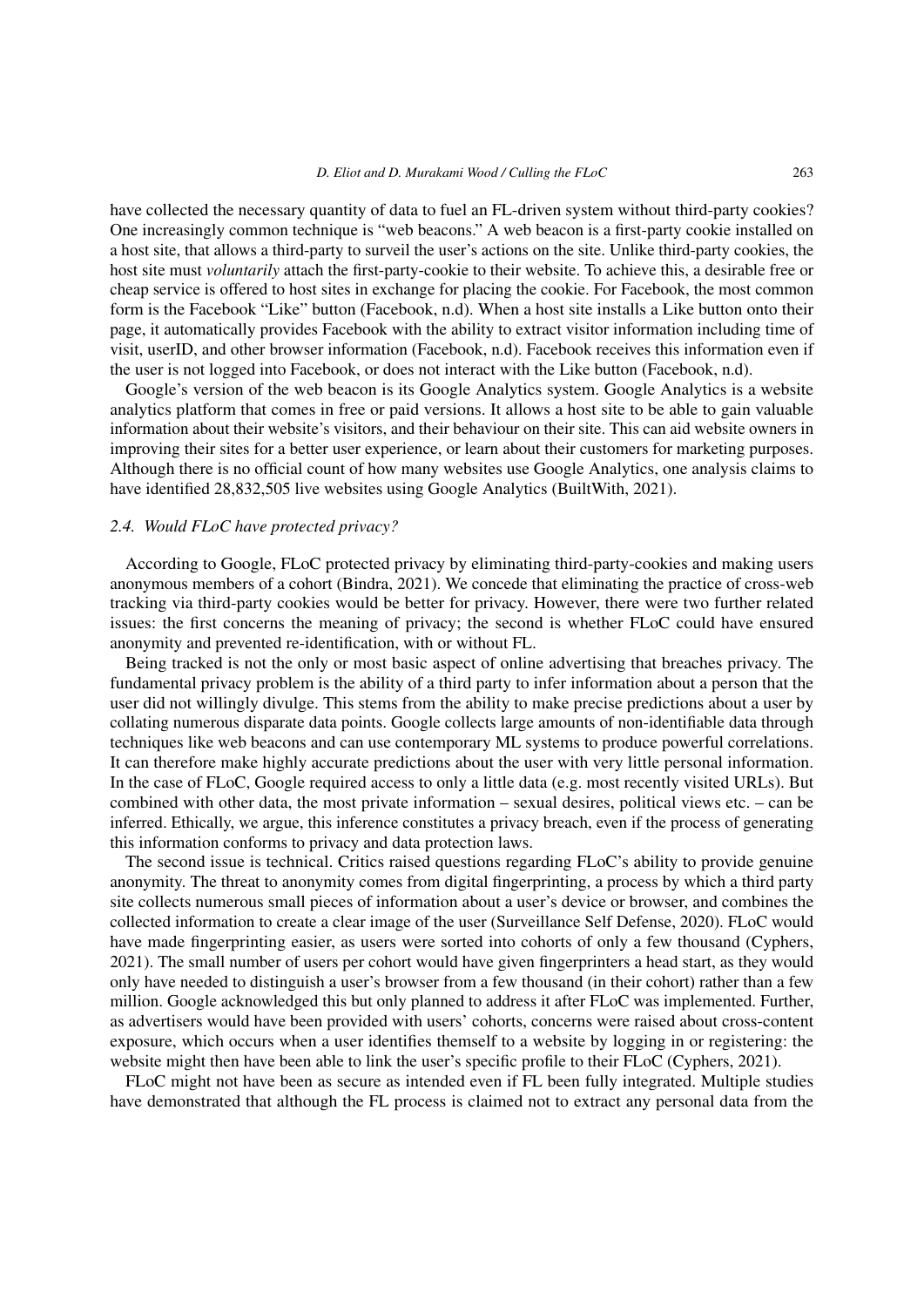user's device, this might not be accurate (see e.g. Truong et al., 2020). Embedded within the updated training model is information which can be reverse engineered to reveal personal information about the user (Truong et al., 2020). Although Google may not have planned to use this, the fact that it would be exported meant that personal data was still being removed from the user's device, making the user's data vulnerable to potential attacks (Truong et al., 2020).

As with the fingerprinting issue, which would be heightened by FLoC, it remains unknown if Google would have been able to solve this and other privacy issues. Heightened ability to fingerprint users was cited as a reason for FLoC's termination (The Topics API, 2022). Although FLoC may have provided comparable advertising capabilities to third-party cookies, Google's apparent inability to address these issues suggests that FLoC would *only* have been able to fulfill the advertising half of its functional promise.

## *2.5. FLoC and the GDPR*

One of the most immediately consequential questions about FLoCs was how compatible they were with existing privacy and data protection regulations, particularly the EU General Data Protection Regulation (GDPR). We concentrate on the GDPR because first of all, as Colin Bennett (2018) states, 'The GDPR is clearly a significant extension of the global process of policy convergence and the trading up of international privacy standards.' Paul Breitbarth (2019) agrees that the GDPR is influential and 'has created a surge in privacy regulations.' Secondly, we argue that one of Google's main motivations in initiating the Privacy Sandbox was to deal with the challenge of GDPR compliance and pre-empt future EU regulatory developments.

While the previous European Data Protection Directive 95/46/EC was used with increasing frequency to punish corporate infringers of privacy and data protection rights, its small fines meant powerful platform corporations were not greatly affected (Houser & Voss, 2018). The GDPR empowered the Data Protection Authorities (DPAs) of EU member states to institute very large fines, not in fixed amounts but relative to the size of the company. The GDPR allows for fines of up to 4% of global turnover, whether or not the company has any facility in the EU.

The early general opinion within the online marketing industry held that 'GDPR will force marketers to relinquish much of their dependence on behavioral data collection' (Ghosh, 2018). Google stated that it expected FLoC to be compatible with the GDPR. However, by the first half of 2021, representatives had stated several times that the technology was still not ready to be tested in the EU (Schiff, 2021b). There were several unresolved issues. The first was whether processing of personal data to generate a cohort assignment needed consent. The second was whether the assignment of users to cohorts constituted a privacy violation (Lyden, 2021). In the latter case there were concerns about whether the data collected by Google for FLoC would be truly anonymized (and therefore not subject to the GDPR) or whether it would be merely pseudonymized, and therefore still defined as personal data, as it would be potentially re-identifiable. The digital fingerprinting issue alone would seem to put data from FLoC in the latter category. *Wired UK* reported that Johannes Caspar, Hamburg's data protection commissioner was arguing that FLoC would be covered by the could 'allow conclusions' to be derived about users' online activities and that 'Implementing users into the FLoCs could be seen as an act of processing personal data. And this requires freely given consent and clear and transparent information about these operations' (Burgess 2021).

But the question of consent is much bigger than this and is especially problematic for AI-driven systems as FLoC was intended to be. GDPR 6-1 says that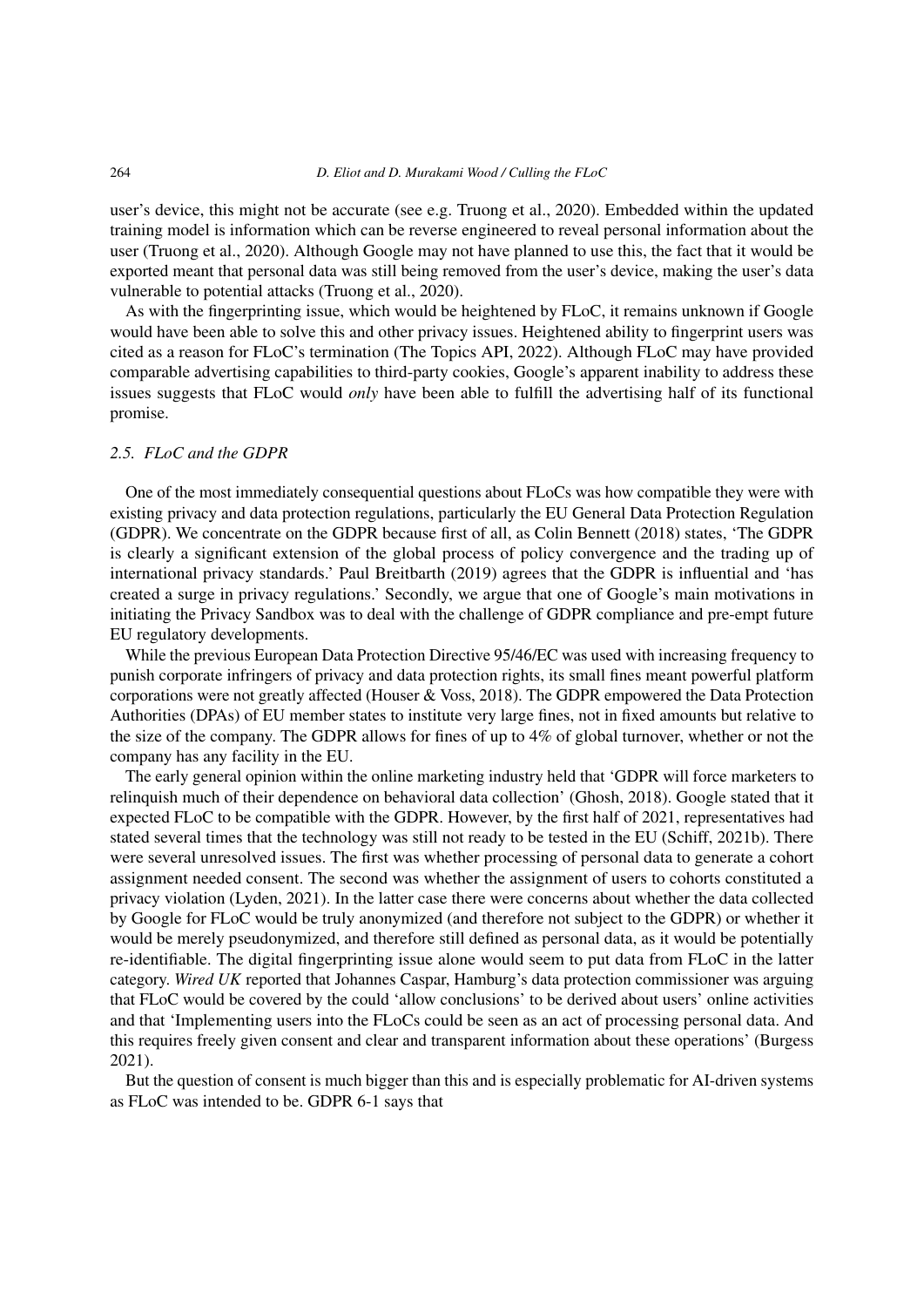'Processing [of data] shall be lawful only if [. . . ] the data subject has given consent to the processing of his or her personal data for one or more specific purposes,' with the only exceptions being the 'performance of a contract . . . compliance with a legal obligation . . . in order to protect the vital interests of the data subject [or others] . . . the performance of a task carried out in the public interest . . . [or] the legitimate interests of the data controller.'

It is difficult to see any of these necessity clauses applying to Google's training of AI, so the requirement for consent seems unavoidable. Houser and Voss (2018), Li et al. (2019), and Andrew and Baker (2021) all agree that the overall effect of these and other sections of the GDPR relating to AI might "cripple the tech companies' ability to monetize the data" (Houser & Voss 2018, p. 105). Houser and Voss conclude that this "may be an end to Facebook and Google as they currently operate, at least in the EU" (108–109). Zarsky (2016) came to a similar conclusion in an earlier paper, prior to the institution of the GDPR.

More recent analysis by Andrew and Baker (2021) disagrees. They claim that "the EU's effort to address privacy risk appears to have created space for new forms of surveillance" (570). Broadly speaking, this is because an over-focus on individual privacy might accelerate a kind of surveillance arms race and platform corporation work to develop new surveillance technologies to get around regulations, and further, this could result in "crystallizing the power of tech elites [. . . ] which have already established vast economies of scale in the collection and analysis of behavioral data."

However, what may have been the final nail in the coffin for FLoC was the stirring of opposition in the United States. A succession of whistleblowers and hearings on corporate surveillance and social media culminated in the publication by House Democrats in mid-January 2022 of a *Banning Surveillance Advertising Act* (Eshoo, 2022). Even were it not passed, the bill marked a significant shift in the discourse about privacy and adtech in the USA from that Congressional Research Service Report of 2011 (above). The bill specifically allows for generalized targeting and contextual advertising but almost everything else is prohibited. As the Privacy Sandbox shows, Google was already moving in this direction but the bill made it clear that that ambiguous strategies like FLoC would not suffice.

## *2.6. Culling the FloC*

Many reports of the demise of FLoC were triumphant and dismissive. The headline in *HowToGeek* was representative of the mood: "Everyone Hated Google's FLoC, and Now It's Dead" (2022). In trying to satisfy everyone, FLoC pleased no-one. Privacy activists, critical scholars, including ourselves (Authors 2021) and EU regulators noted the obvious privacy and data protection issues.

Simultaneously with culling FLoC, Google announced the release of "The Topics API" (hereafter just "Topics"), ostensibly a direct replacement for both third-party cookies and FLoC (Schiff, 2022). News stories discussing the cancellation of FLoC connected the cancellation to the implementation of the more "privacy-centric" Topics API, creating the perception that Google had taken criticism seriously (ignoring the fact that FLoC had also been presented as "privacy-centric").

At the time of writing in early 2022, Topics remains more a call to development than a finished technology. The developers say it is "coarse grained" (The Topics API, 2022), not attempting to be highly specific. This is probably not just for privacy reasons but because it is envisaged as only one modular technology that can be plugged into Google's overall emerging adtech architecture, in addition to old-fashioned contextual advertising, data from web beacons, and more. Although Topics is based on a system for assigning single-word categories to both websites and users, the numbers of categories, the way in which the categories are assigned and for how long, are still undecided. It is clear that the ultimate arbiter of categories will be Google for the vast majority of cases, with perhaps only a few privileged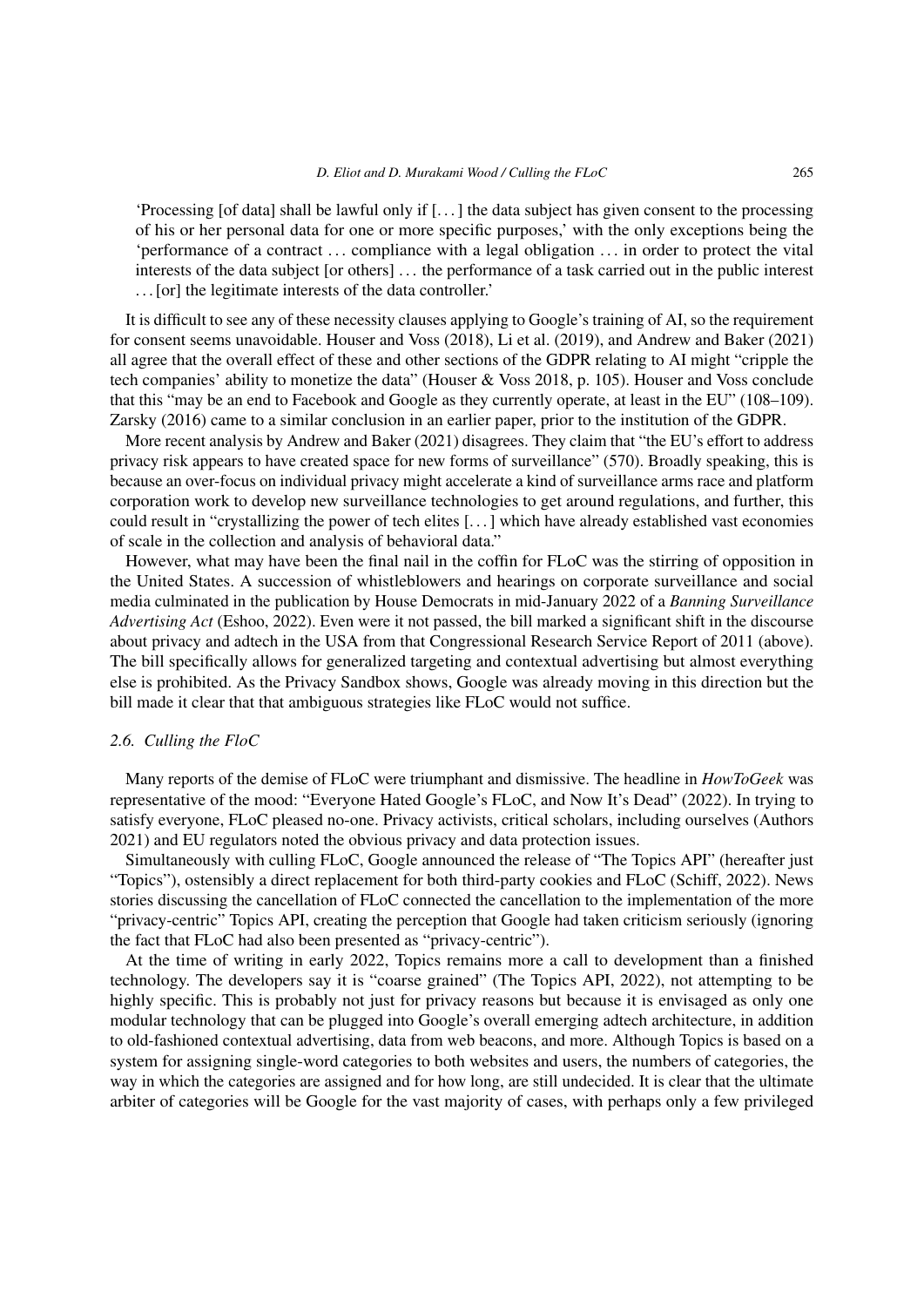websites allowed to self-describe. It also seems that some random categories will be thrown into the mix to obfuscate user identity.

Some initial reactions to Topics appeared to have missed the modular aspect of the technologies emerging from the Privacy Sandbox, with one marketing pundit complaining to *AdWeek* (2022) that "Topics is a dumbed-down version of a FLoCs that people are actually able to understand . . . It's the same contextual targeting capability from around 2005. It's not very sophisticated." Topics is neither stand-alone contextual adtech nor just "basically FLOC 2.0" (Schiff 2022). However Topics does share with FLoC the notion that most calculative work will occur on-browser. There will be no centralized storage of user data and site-owners will not be able to see the topics assigned to users etc. (The Topics API). The purpose of all this, of course, is to auction personalized ad space in virtually real time as users move across the Internet, but this is not now proposed to be done with Topics itself but with another adtech, FLEDGE.

"FLEDGE" (an acronym for "First Locally-Executed Decision over Groups Experiment") emerged rom out of another section of the Privacy Sandbox, TURTLEDOVE. Although its development began much earlier, FLEDGE was publicly announced just after Topics, with none of the same fanfare, and received comparatively little immediate notice. This might have been intentional as FLEDGE has greater similarities to FLoC than does Topics and presents many potential privacy concerns, and because FLEDGE had been in development for almost a year there was already substantial amount of information about it on github and elsewhere.

FLEDGE is aimed at allowing advertisers to market to users on other websites that the advertiser has deemed is interested in their product, without third-party cookies (Dutton, 2022). For example, if someone visited nike.com, and then later visited an ad-funded site, CNN.com, FLEDGE would allow Nike to identify them as a consumer interested in their product, influencing their real time ad bid (Dutton, 2022). The removal of third-party-cookies in this process would maintain the status quo of cross-site advertising (known as remarketing) while removing the ability for third parties to track users' browsing behavior across the web (Dutton, 2022).

The operation of FLEDGE is relatively simple. When a user visits a website such as nike.com, Nike requests that the user's browser be added to an interest group called "Nike shoes" (Dutton, 2022). The user's browser may remain a member of this interest group for up to 30 days (Dutton, 2022). If the website uses a third party ad-tech company, the third party company may request that the browser be added to a more general interest group such as "athletic wear" (Dutton, 2022). When the user visits CNN.com, a real-time ad auction is held on the user's browser (Dutton, 2022). When the auction begins, bidding codes are extracted from each interest group to which the browser is assigned (Dutton, 2022). The bidder receives data from their trusted server, which cannot log any information about the bidding process or user (Dutton, 2022). Each bidder then makes a bid, along with a presented ad, which are scored and ranked on the user's browser to determine a winning ad (Dutton, 2022).

## 3. Discussion: Surveillance capitalism and targeted advertising

We have described the short life of FLoC, and the regulatory responses to the deceased adtech. We will now consider this as a vehicle to explore a possible shift in the political economy of Google. At the conjunction of the multiple histories that one can bring to bear on Google is a logic of accumulation that Shoshana Zuboff (2015, 2019) called "surveillance capitalism." Although Foster and McChesney (2014) used the same phrase to refer to a more generalized description of contemporary capitalism underpinned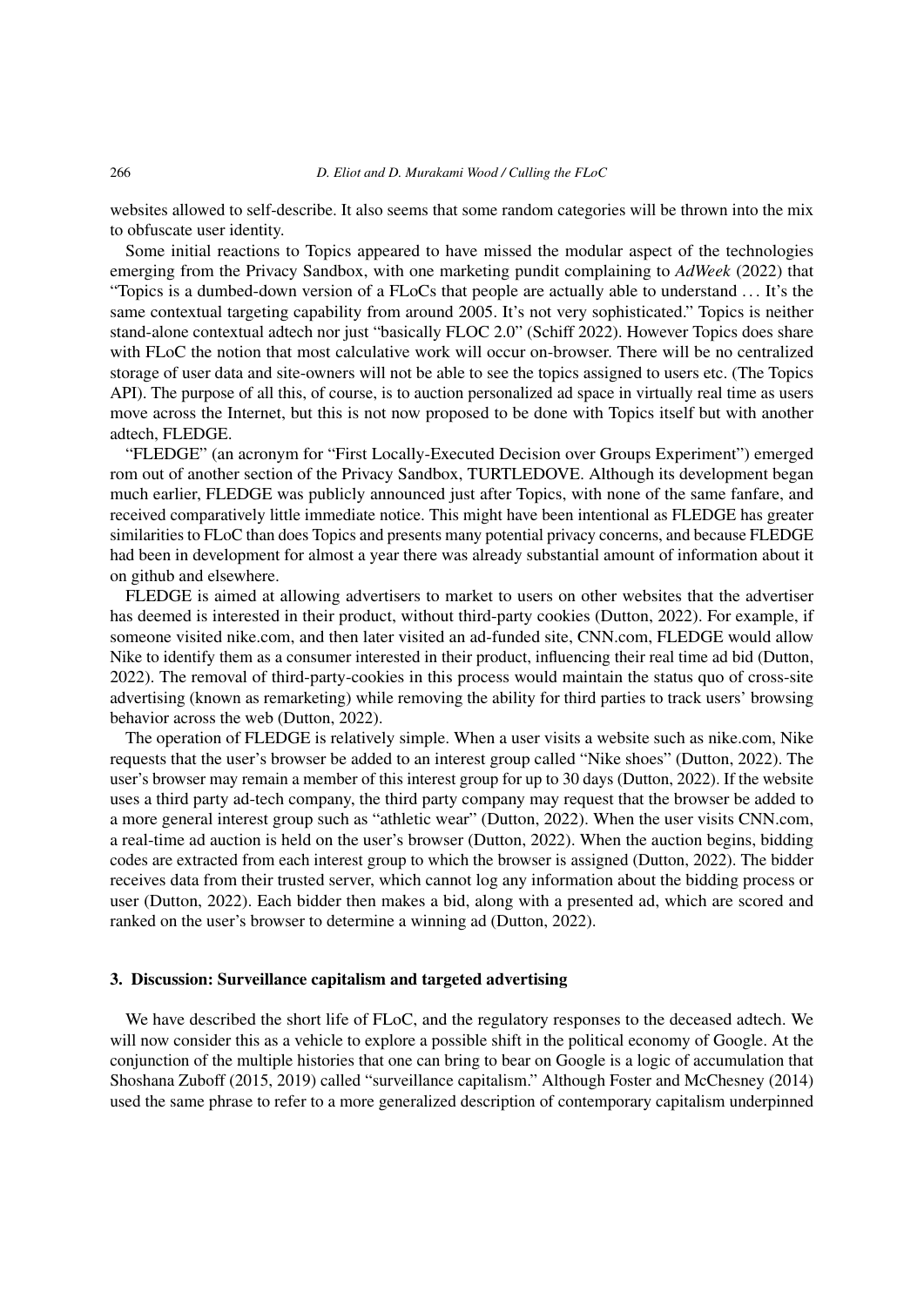by ubiquitous surveillance, Zuboff focused on what she identified as a novel technique pioneered by Google, later adopted by others particularly Facebook (Zuboff, 2019).

In contrast to earlier Autonomist Marxist scholars like Mauricio Lazzarato (1996), Tiziana Terranova (2000) and social media researchers like Nicole Cohen (2008), who considered online activity as a labor relationship, Zuboff concentrated on the "data exhaust" from human social interaction online: all the data generated in acts of communication, sharing and movement on the internet (Zuboff, 2019). Simply stated, 'Facebook and Google provide a free service to users in exchange for the use of their data' (Houser & Voss, 2018, p. 5).

Google's innovation was to find ways to link this data to individual identifiers, allowing the use of algorithms to predict users' behaviour (Zuboff, 2019). From this, Google produced profiles and secondary data products that could be packaged and sold to advertisers as "behavioral futures" (Zuboff, 2019). This allowed companies to market directly to subjects they believed most susceptible, making the marketing process far more efficient (Zuboff, 2019). Through what Callon and Muniesa (2005) term "calculative power," Google has established a dominant position over the means of production of knowledge from data so lucrative that, in addition to being the preeminent provider of online search services, it has become consistently the world's largest adtech company – challenged only by Facebook, the earliest adopter of Google's techniques (Cramer-Flood, 2021).

Zuboff was hardly the first to notice the political economic significance of these new adtech practices. For example, Christian Fuchs had produced a clear political economic account of "Google Capitalism" in 2012 which, although short, includes many of the elements later attributed to Zuboff. More generally, the encompassing power of platform corporations had already been outlined by Greg Elmer in his book *Profiling Machines* (2003), Mark Andrejevic (2007) and Tarleton Gillespie (2010) among many others. There are also other terms available that emphasize different aspects of the relationship between surveillance, data, corporate form and capitalism, for example Srnicek's "platform capitalism" (2017), West's "data capitalism" (2019) or Sadowski's "digital capitalism" (2020).

Further, the enclosure and manipulation of knowledge has always been crucial to capitalism, and indeed modernity, in general. Both the accurate identification and categorization of people were crucial to evaluation of creditworthiness in the C19th (Lauer, 2017). As advertising gave way to more complex ways of marketing, particularly Customer Relationship Management (CRM), the centrality of surveillance to capitalism became ever more obvious (Arvidsson 2003; Elmer, 2003; Pridmore & Zwick, 2011, Murakami Wood & Ball, 2013). Google only supercharged this existing trajectory and developed the tools to allow its automation online (see: Darmody & Zwick, 2020). This process continues to expand and reach into new areas as datafication intensifies (Van Dijk, 2014). As Murakami Wood and Ball (2013, p. 4) argued, building on social theorists of markets, particularly Michel Callon (1999), 'the operation of markets is underpinned by the gathering and exchange of knowledge and information, as much as it is by products and money.' Insofar as capitalism has depended upon these things, it has always been surveillance capitalism, and as Keith Breckenridge (2020) has more recently argued, it is impossible to conceive of digital capitalism without surveillance.

We maintain that FLoC was an early, small and faltering mis-step along a potential path away from Zuboff's particular model of surveillance capitalism, where the main value proposition is targeted advertising, to a system where developing AI is the main driver. We identify four factors influencing this path: 1. corporate ideology; 2. market pressures; 3. regulatory regimes; and 4. internal cultural controversies. However, we do not claim that these factors are equally influential at all times, and we have already made clear the critical role of regulatory regimes in the case of FLoC.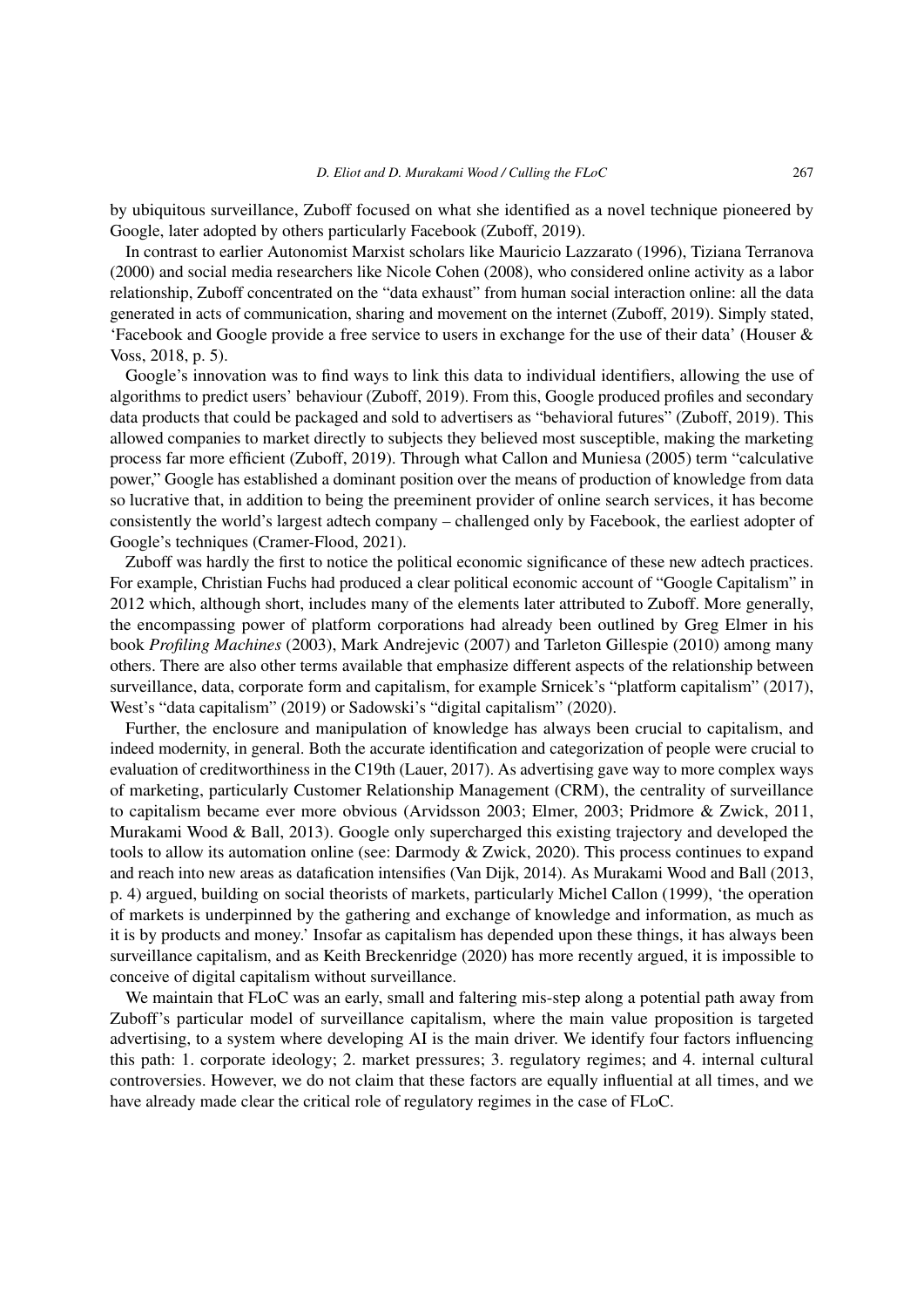#### *3.1. Corporate ideology*

As one of us has argued previously with regard to Facebook, it would be a mistake to disregard platform corporations' long-term ideological drivers (Author 2019). Their founders and CEOs have goals beyond the balance sheet, and their ideologues regard themselves as being part of an accelerating civilizational transformation (see: Author, forthcoming).

From this perspective, we must take seriously Alphabet's own long-term ideological goal and the strategic movement towards becoming an "AI-first" company, involving the infrastructurization of AI and building Google's AI into the ways in which everyone uses the Internet and computing. It is only by ignoring this ideological goal that one can claim that Google is simply or primarily "an advertising company" because that is the most lucrative aspect of what they do *now*. Google is not simply an advertising company, however much of its revenue it has derived, and still derives, from adtech. It is an organization that has leveraged surveillance technologies to accumulate both big data and capital, to enable the corporation to pursue its longer term goal of embedding AI in everything, of creating a platform for the future governance of the planet. Through the development of this comprehensive deployment of AI to solve all human problems, Alphabet is intent on providing what Benjamin Bratton (2014) calls the planetary "stack" with its operating system, "planetary sapience" (Bratton, 2021).

This begins with AI in all consumer devices. During Google's 2017 I/O CEO Sundar Pichai introduced the AI-First strategy (Google, 2017). This includes a focus on integrating AI into all of their products, as well as investing in long term AI infrastructure and developing AI applications that could directly assist consumers and businesses (Google, 2017). The change in the company's goals can be further observed through Pichai's statement at the 2019 I/O proclaiming that "We are moving from a company that helps you find answers to a company that helps you get things done" (Pangambam, 2020). The transition to AI-First has since been confirmed in multiple statements ranging from Alphabet's investor calls to financial reports since their 2017 announcement.

### *3.2. Market pressures*

Targeted advertising has produced immense wealth for tech companies, however AI is potentially *far* more lucrative, on an accelerating pace to overtake the global valuation of the advertising sector (Authors 2021). All of the adtech systems we have considered (FLoC, FLEDGE and Topics) coming out of Google's Privacy Sandbox, share an underpinning current or proposed future reliance on AI.

In the AI-driven model, instead of using consumer data to sell services to third parties, data will be used to improve AI applications that can then be sold as stand alone products, or as incentives to buy hardware products. If forced to choose between targeted advertising and AI as a service, AI would be the better economic bet. Although Zuboff considers advertising and marketing as the major economic driver of surveillance capitalism, it is impossible to ignore the fact that computer hardware generates several times more revenue, about \$900Bn globally (Grandview Research, 2021). Hardware and software matter because the ability for hardware to compete in the marketplace may soon be tied to AI that enhances its user experience.

However, the proposed shift towards a focus on AI creates new surveillance pressures even as surveillance-driven advertising declines, because greater access to personal information is required to create more effective and personalized AI. In the case of virtual assistants, a product Google views as the key to their success in consumer and business hardware (Google, 2017), the data collected for the training of AIs includes all requests made to the assistant. In many cases this information is highly sensitive. Other wearable technologies such as smart watches are collecting ever greater information on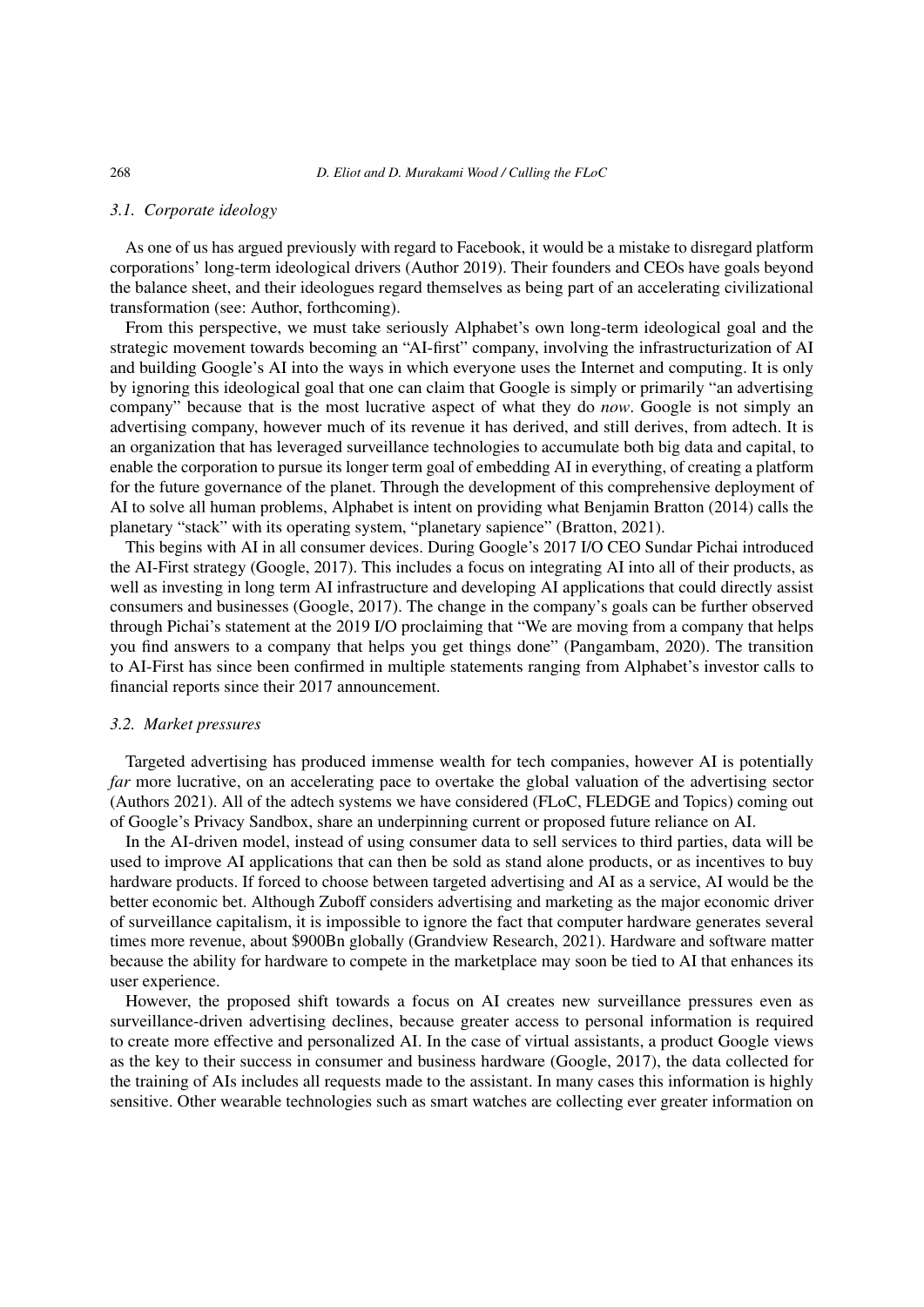their user such as their heart rate and other biometric data. The scope of data collection will expand still further as computing becomes ubiquitous, pervasive or ambient. Ambient computing, and its potential, was described by Google's head of hardware at their *Made by Google* event in 2019:

It's super useful to have a powerful computer everywhere you are. But it's even more useful when computing is anywhere you need it, always available to help . . . that helpful computing can be all around you: ambient computing. Your devices work together with services and AI, so help is anywhere you want it, and it's fluid. The technology just fades into the background when you don't need it. So the devices aren't the center of the system, you are. That's our vision for ambient computing. (Made by Google 2019)

The extent of data that may be collected in such a system, and Google's hardware ambitions, both appear to be unlimited.

# *3.3. Regulatory regimes*

Google's surveillance marketing power did not simply spring from internal innovation or some ideological will-to-power. The particular regulatory environment in which it emerged is crucial. For some time now, there has been debate over different national forms of capitalism (see: Radice, 2000), and how these, and other historical, political and cultural differences produce different "regulatory regimes" (see e.g. Eberlein & Grande, 2005). Google's techniques were developed in the permissive neoliberal capitalist legal environment of the USA, and the historical unwillingness of government in the USA to intervene in the market, especially in ways which would disadvantage American success stories. As Houser and Voss (2018, p. 22) observe, the USA creates a unique situation for platform corporations to flourish:

'While the European Union focuses on protecting human rights and social issues, the U.S. seems to be concerned with providing a way for companies collecting information to use that information while balancing the privacy rights that consumers expect.'

But even that supposed balance is tilted towards business: a 2011 Congressional Research Service Report stated that 'the large-scale collection, analysis, and storage of personal information is central to the Internet economy; and that regulation of online personal information must not impede commerce' (Stevens, 2011 in Houser & Voss, 2018, p. n86). This is even more true when the issue of geopolitical competition with China is factored in, and AI is at the heart of future strategic considerations in this area, which has made Eric Schmidt, Google's former CEO, one of the most influential behind-the-scenes movers in US government in areas from national infrastructure to military procurement (Wolfe, 2021).

The largest platform corporations are now often considered powerful enough to exist alongside rather than inside particular jurisdictions, and constitute their own category of regulatory regime, as Karen Yeung argues with her development of the concept of regulation through the design process (Yeung 2017, see also Pasquale 2017), and Geradin et al. (2021) go further to argue that the Privacy Sandbox itself shows Google operating as a privacy regulator. Inasmuch as Zuboff has a theory of regulation, it would appear that her position is one of extreme 'regulatory capture', (see: Dal Bó, 2006), wherein the regulatory authority simply sees the interests of corporations as their own. But, as as we have already argued in the case of FLoC, this is challenged by the crucial role of the EU GDPR, and by an emerging American cross-party alliance around the need to control social media companies and targeted advertising.

As Linnet Taylor (2021) argues, 'The current challenges of governing technology demonstrate that data policy is not only economic policy: it is social policy that belongs in the political sphere.' and that this should involve re-regulation rather than deregulation and privatization, 'to make government explicitly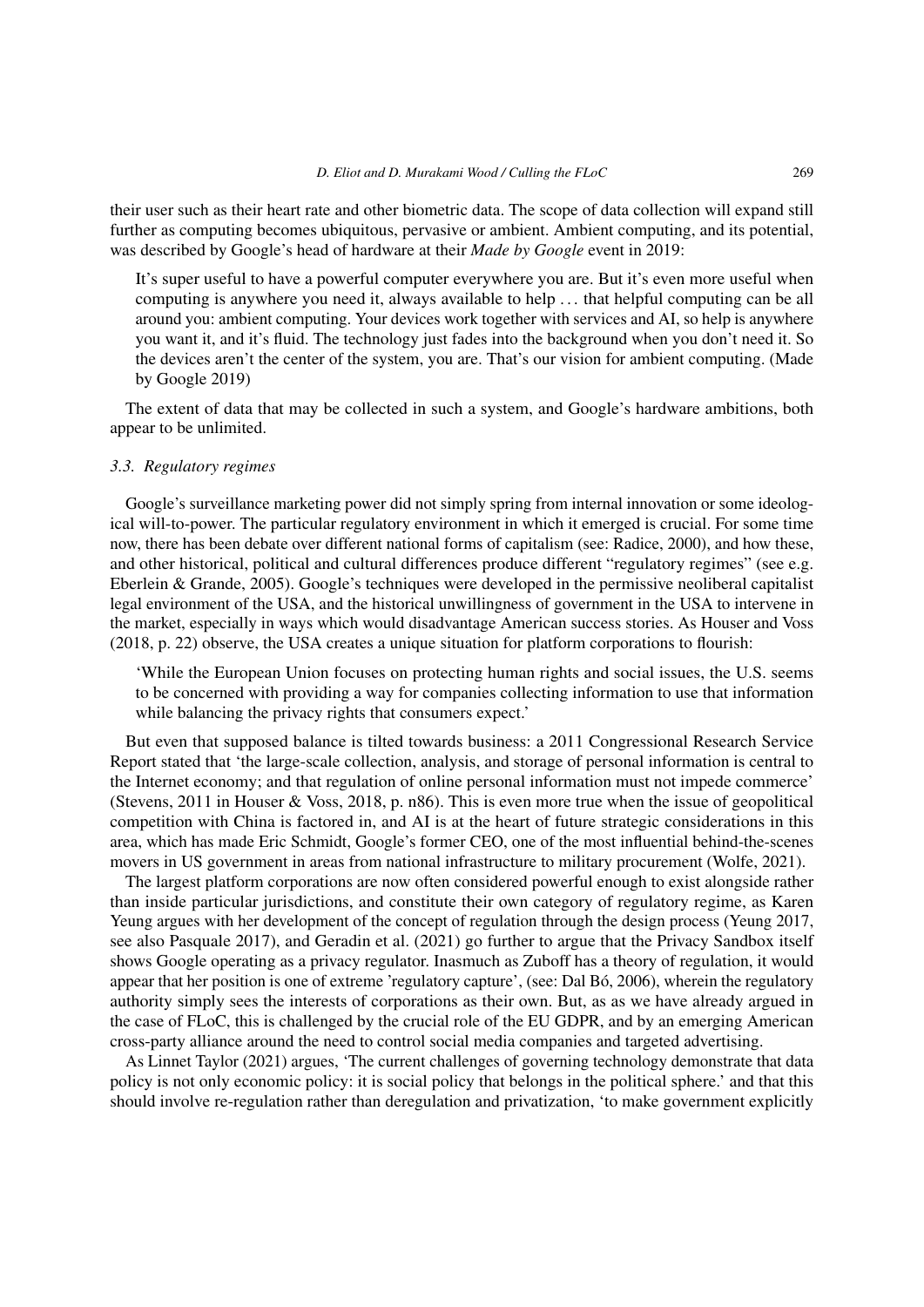#### 270 *D. Eliot and D. Murakami Wood / Culling the FLoC*

responsible for what happens to data with effects on the population level' bolstered by 'thick forms of legitimacy.' As data collection has become ever more intrusive and intimate, and despite platform corporate mystification, surveillance and personal data privacy issues have indeed become major concerns in the USA (Auxier, 2020). Recent studies on AI assistants have also demonstrated that privacy concerns and lack of trust are a barrier for user adoption (Vimalkumar et al., 2021).

Google has a significant advantage over other platform corporations with regards to trust. A recent (US-based) survey from The Verge magazine awarded Google a 90% approval rating from the public, even more than Apple or Amazon (Lopatto 2021). However any new law to control surveillance advertising, like that proposed by the US House of Representatives (see above), would still hit Google harder than any other platform corporation. And this will not be compensated for entirely by Google's current direction: with the forthcoming EU AI Regulation (see: Veale & Borgesius, 2021, for an analysis of the draft proposal), further controversy is inevitable even for an "AI-First" company.

## *3.4. Internal cultural conflict*

In their book, *How Google Works* (2014) Eric Schmidt and Jonathan Rosenberg emphasized the Darwinian innovation principles deployed by the company, particularly "the freedom . . . to succeed (or fail) on their own" granted to the many spin-off companies under the Alphabet umbrella. Like much development within Google, the Privacy Sandbox is explicitly such a Darwinian experiment. So, perhaps no-one should be surprised about the demise of one piece of adtech even one, like FLoC, which was announced with such fanfare.

However, this self-confidence in the process of innovation has been severely damaged lately not just by external regulation response, but by internal conflict over sociocultural assumptions and biases that Alphabet, like almost all platform corporations, has so far failed to deal with. This has involved disputes over unionization (CWA, 2021) and the engagement of Google with the US military (Shane & Wakabayashi, 2018), and a bitter struggle over Google's failure to develop genuine AI Ethics, that has, at the time of writing, led to five of the most senior AI ethicists and tech developers in this field, led by Timnit Gebru, leaving Google and creating the explicitly anti-Big Tech, Distributed AI Research Institute (DAIR).

There are also indications that adtech itself is not the cutting-edge draw into the industry that it once was. In the course of our research, we have heard from anonymous insiders in platform corporations that new recruits are increasingly dubious about surveillance-based programs.[4](#page-11-0) This seems to back up tech media reports of both lower recruitment and higher attrition in adtech firms (Hersher 2019).

## 4. Conclusion

Google is attempting both to comply with diverse and increasingly restrictive regulatory regimes and celebrate privacy gains by moving away from third-party cookies, but simultaneously to continue surveillance-based marketing using the AI-driven products of their Privacy Sandbox. FLoC was important as a first, albeit failed step towards allowing Google to maintain a pretense of privacy, while still profiling subjects at a deep level, and may come to represent Google's last ditch effort to maintain their competitive advantage in the online ad space through "behavioral futures." As public perception and regulation have

<span id="page-11-0"></span><sup>&</sup>lt;sup>4</sup>We are, for obvious reasons, unable to name either the individuals or the corporations concerned.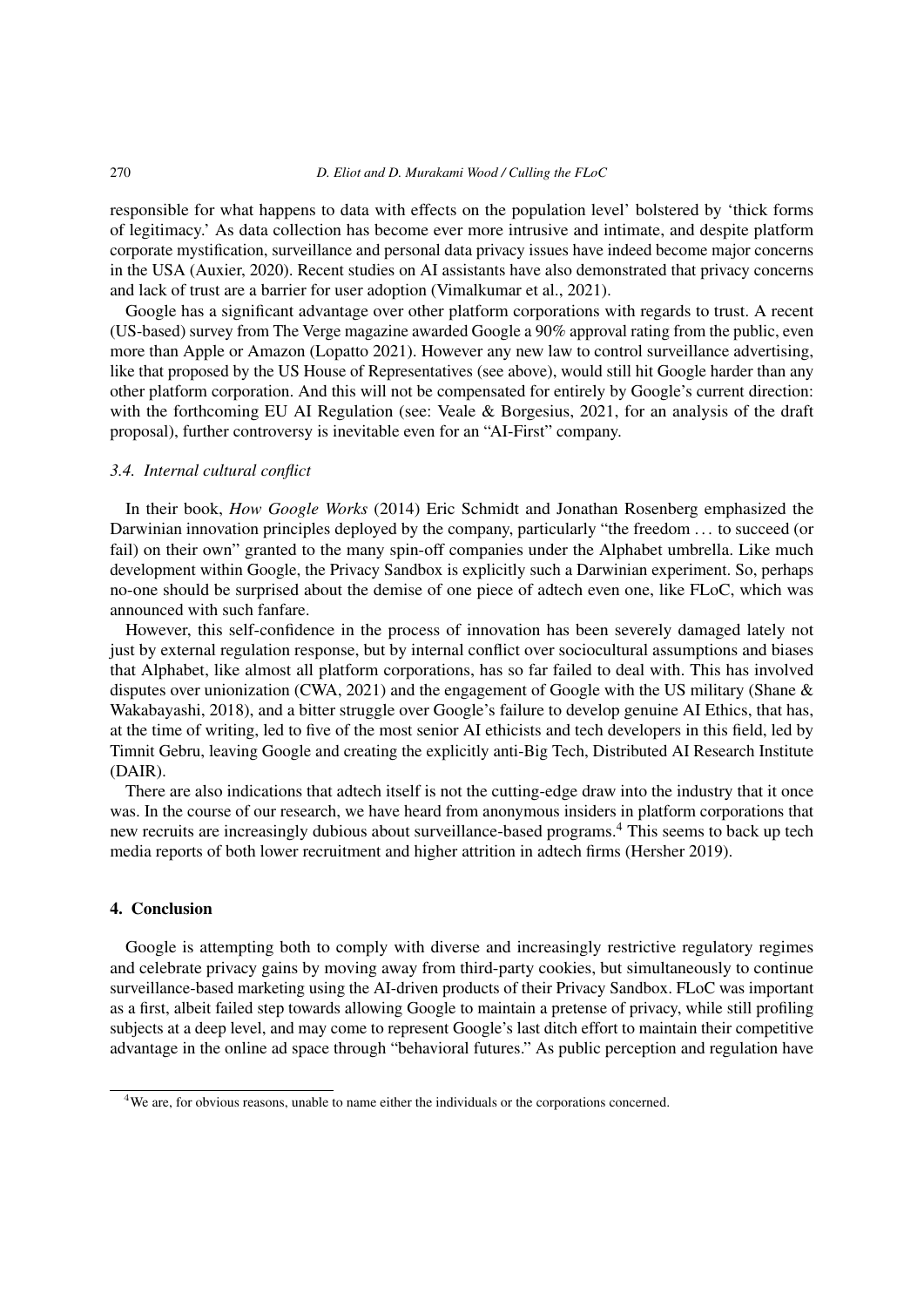shifted against targeted advertising, market forecasters have perceived a corresponding industry shift towards contextual advertising, accelerated by the proposed end of third-party cookies (Winterberry Group, 2021).

Topics and FLEDGE are new steps on the same path. Neither FLEDGE nor Topics produce "behavioral futures" instead revealing users' most recent past, or almost-real-time interests, and neither require the large scale collection of user data to function. However, there are significant surveillance concerns.

First, like web beacons, with enough independent websites deploying FLEDGE, Google could continue to track users across the web, even though the user's data would be more secure from third parties. We should be very wary of any claims about anonymization. Second, technologies like FLEDGE would also accentuate Google's information dominance and are aimed at making Google the sole trusted guardian (and therefore exploiter) of user data. This alone presents a compelling reason in itself why Alphabet needs to be contained and perhaps even broken up. Third, categorization systems like Topics and FLEDGE could easily potentially perpetuate or even intensify socially unjust practices such as "digital redlining" (Gilliard & Culik, 2016) whereby, for example, Black and low-income users could be placed into stereotypically constructed interest groups by third parties geared towards advertising predatory products such as payday loans. Fourth, given the recent announcement of the Topics API for Android (Chavez, 2022), it is unclear if topics assigned from users' browsing histories will be used in selecting advertising within Android applications, which would be a significant departure from current practices. Data used for targeting advertisements should not be shared across technological ecosystems.

Regardless, targeted advertising will not cease immediately, and while regulatory regimes may determine the fate of particular adtech innovations like FLoC, they do not constitute overall farming conditions for Alphabet/Google. The market is not yet generating incentives to shift focus *entirely*, especially in regulatory regimes that are more permissive than the EU and USA. Advertising is however likely to become a decreasingly significant segment of Alphabet's portfolio as bets on AI open lucrative revenue streams in sectors such as hardware, healthcare and education. But in the immediate term, Google is likely to leverage its AI advantage to generate competitive advantage in the new "privacy-centric" ad-space, even as it moves away from advertising in the long-term.

In the longer term, if FLoC was a misstep, market forces and corporate ideology are continuing to push Alphabet/Google down the path towards an AI-driven future. Their surveillance and data collection practices will continue, but less for advertising and more to build AI-driven products and services, and this is likely to require far more data than targeted advertising, and collected with far greater frequency. In this context, we have not seen the last of federated learning. It is possible that federated learning could present a privacy-centric way to develop useful ML algorithms on end-user data, but much of the data for the most attractive potential markets (e.g. health care and education) are also more intimate and sensitive. By shifting economic and ideological rationales for surveillance and data accumulation towards an "AI-first" position, an intensified and extended set of ethical, legal, political and social challenges will emerge around surveillance, security, privacy and data protection, that are not yet adequately addressed in current debates and regulations, either singularly or in their cumulative social and political effects. Certainly, no invasion of privacy or over-intrusive collection of personal information is in itself better or more justified just by virtue of being for training AI.

#### References

Alphabet Earnings Call. (2019). Alphabet Inc (GOOG) (GOOGL) Q2 2019 Earnings Call Transcript, *The Motley Fool*. [accessed 6 January, 2022] https://www.fool.com/earnings/call-transcripts/2019/07/25/alphabet-inc-googl-q2-2019-earningscall-transcrip.aspx.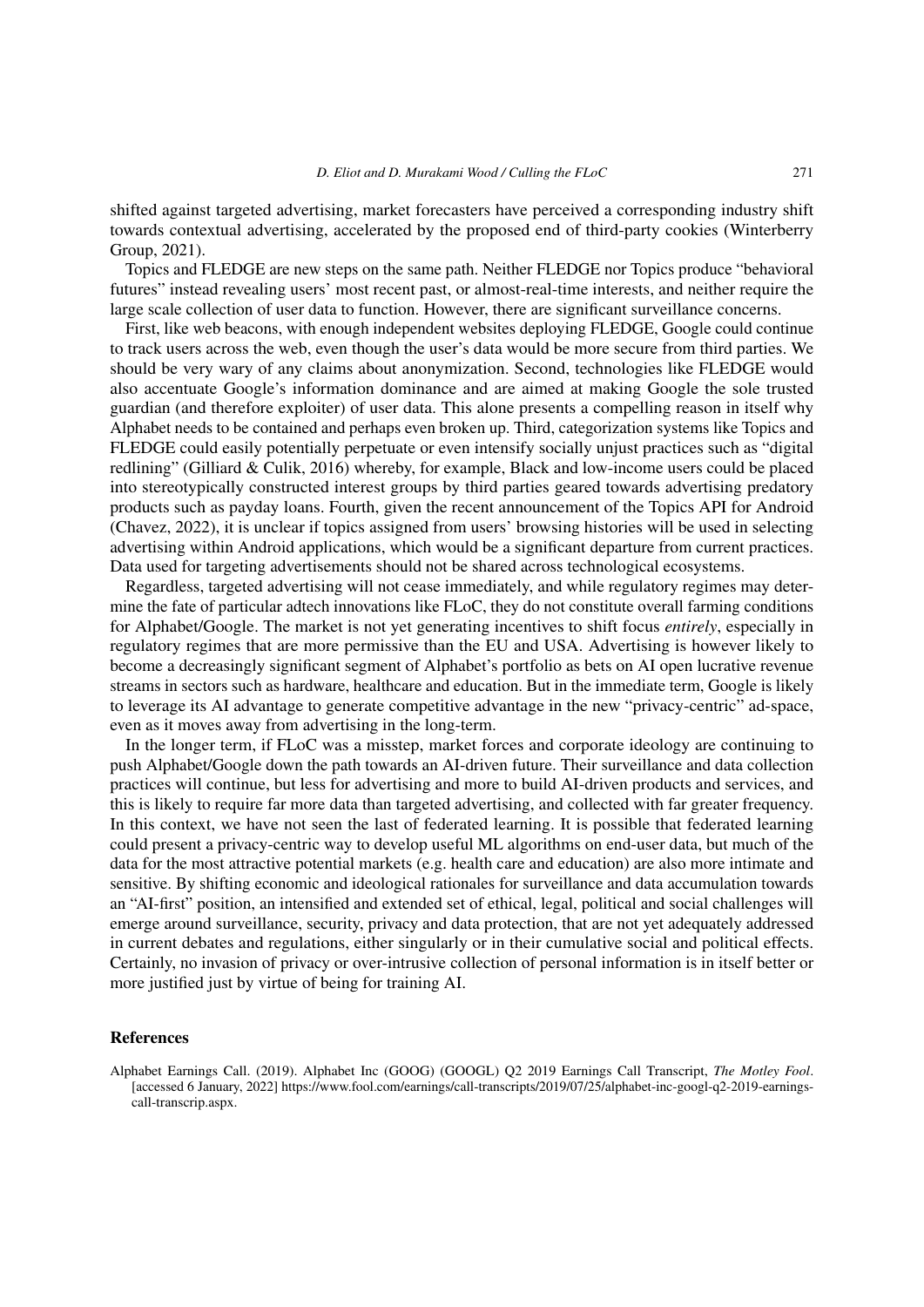Alphabet Inc. (2022). *Alphabet Announces Fourth Quarter and Fiscal Year 2021 Results*. Retrieved from https://abc.xyz/ investor/static/pdf/2021Q4\_alphabet\_earnings\_release.pdf.

Andrejevic, M. (2007). Surveillance in the digital enclosure. *The Communication Review*, *10*(4), 295–317.

Andrew, J., & Baker, M. (2021). The General Data Protection Regulation in the age of surveillance capitalism. *Journal of Business Ethics*, *168*(3), 565–578.

Arvidsson, A. (2003). On the 'Pre-History of The Panoptic Sort': Mobility in Market Research. *Surveillance & Society*, *1*(4). https://ojs.library.queensu.ca/index.php/surveillance-and-society/article/view/3331.

Author (2019).

Author (forthcoming).

Authors (2021).

- Auxier, B. (2020). How Americans see digital privacy issues amid the COVID-19 outbreak, *Pew Research Center*, 4 May. [accessed 4 February 2022] https://www.pewresearch.org/fact-tank/2020/05/04/how-americans-see-digital-privacy-issuesamid-the-covid-19-outbreak/.
- Bennett, C.J. (2018). The European General Data Protection Regulation: An instrument for the globalization of privacy standards? *Information Polity*, *23*(2), 239–246.
- Bennett, C.J. (2001). Cookies, web bugs, webcams and cue cats: Patterns of surveillance on the world wide web. *Ethics and Information Technology*, *3*(3), 195–208.
- Bindra, C. (2021). Building a privacy-first future for web advertising. 25 January. [accessed 4 February 2022] https://blog. google/products/ads-commerce/2021-01-privacy-sandbox/.
- Bohn, D. (2020). Google to 'phase out' third-party cookies in Chrome, but not for two years. The Verge. 14 January. [accessed 4 February 2022] https://www.theverge.com/2020/1/14/21064698/google-third-party-cookies-chrome-two-years-privacysafari-firefox.
- Bratton, B. (2021). Planetary Sapience. *Noema*. 17 June. [accessed 4 February 2022] https://www.noemamag.com/planetarysapience/.

Bratton, B. (2016). *The Stack: On software and sovereignty*. MIT Press.

Breckenridge, K. (2020). Capitalism without surveillance? *Development and Change*, *51*(3), 921–935.

- Built With. (2021). Google Analytics Usage Statistics. [accessed 4 February 2022] https://trends.builtwith.com/analytics/Google-Analytics.
- Burgess, M. (2021). Google's Grand Plan to Eradicate Cookies Is Crumbling, *WIRED UK*, 30 April. [accessed 4 February 2022] https://www.wired.com/story/googles-grand-plan-to-eradicate-cookies-is-crumbling/.

Callon, M. (ed.) (1998). *The Laws of the Markets*. Blackwell.

- Callon, M., & Muniesa, F. (2005). Peripheral vision: Economic markets as calculative collective devices. *Organization Studies*, *26*(8), 1229–1250.
- Chavez, A. (2022, February 16). *Introducing the Privacy Sandbox on Android*. Google. Retrieved March 29, 2022, from https://blog.google/products/android/introducing-privacy-sandbox-android/.
- Cinar, N., & Ateş, S. (2022). Data Privacy in Digital Advertising: Towards a Post Third-Party Cookie Era, in Filimowicz, M. (Ed.) *Privacy: Algorithms and Society*, Routledge.
- Communication Workers of American (CWA). (2021). Google Workers, Demanding Change at Work, Are Launching a Union With the Communications Workers of America. Press Release. 4 January. [accessed 4 February 2022] https://cwaunion.org/news/releases/google-workers-launch-union-with-cwa.
- Cramer-Flood, E. (2021). Duopoly still rules the global digital ad market, but Alibaba and Amazon are on the prowl. *eMarketer*. 10 May. [accessed 4 February 2022] https://www.emarketer.com/content/duopoly-still-rules-global-digital-ad-market-alibabaamazon-on-prowl.
- Cyphers, B. (2021). Google's Floc is a terrible idea. *Electronic Frontier Foundation*. 9 April. [accessed 4 February 2022] https://www.eff.org/deeplinks/2021/03/googles-floc-terrible-idea.
- Dal Bó, E. (2006). Regulatory capture: A review. *Oxford Review of Economic Policy*, *22*(2), 203–225.
- Darmody, A., & Zwick, D. (2020). Manipulate to empower: Hyper-relevance and the contradictions of marketing in the age of surveillance capitalism. *Big Data & Society*, *7*(1), 2053951720904112.
- Dutton, S. (2022). *The Fledge API*. Chrome Developers. [accessed 4 February 2022] https://developer.chrome.com/docs/privacysandbox/fledge/#interest-group-detail.
- Eberlein, B., & Grande, E. (2005). Beyond delegation: transnational regulatory regimes and the EU regulatory state. *Journal of European Public Policy*, *12*(1), 89–112.
- Elmer, G. (2003). *Profiling Machines: Mapping the personal information economy*. MIT Press
- Eshoo, Congresswoman Anna G. (2022) Eshoo, Schakowsky, Booker Introduce Bill to Ban Surveillance Advertising. Press Release. 18 January. [accessed 4 February 2022] https://eshoo.house.gov/media/press-releases/eshoo-schakowsky-bookerintroduce-bill-ban-surveillance-advertising.
- Facebook. (n.d). What Information Does Facebook Get When I Visit a Site with the like Button?: *Facebook Help Center* [accessed 4 February 2022] www.facebook.com/help/186325668085084/.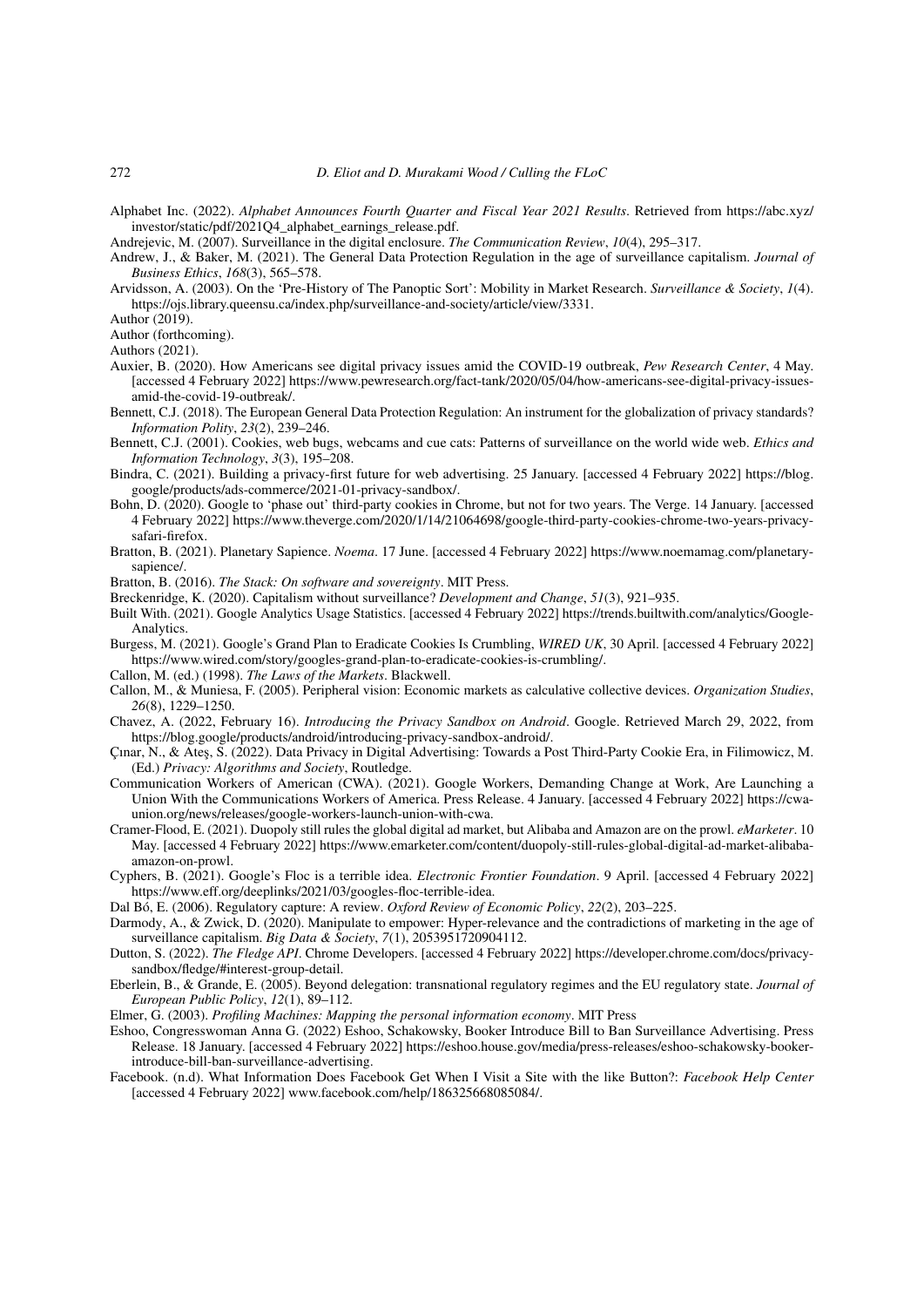- Foster, J.B., & McChesney, R.W. (2014). Surveillance capitalism: Monopoly-finance capital, the military-industrial complex, and the digital age. *Monthly Review*, *66*(3), 1.
- Fou, A. (2020). No more third party cookies, no Problemo. *Forbes*. 31 August. [accessed 4 February 2022] https://www. forbes.com/sites/augustinefou/2020/08/31/no-more-third-party-cookies—good-or-bad-news/.
- Fuchs, C. (2012). Google capitalism. *tripleC: Open Access Journal for a Global Sustainable Information Society*, *10*(1), 42–48.
- Geradin, D., Katsifis, D., & Karanikioti, T. (2021). Google as a de facto privacy regulator: Analysing the Privacy Sandbox from an antitrust perspective. *European Competition Journal*, *17*(3), 617–681.
- Ghosh, D. (2018). How GDPR will transform digital marketing. *Harvard Business Review Digital Articles* 21 May. [accessed 4 February 2022] https://hbr.org/2018/05/how-gdpr-will-transform-digital-marketing.
- Gillespie, T. (2010). The Politics of "Platforms". *New Media & Society*, *12*(3), 347–364.
- Gilliard, C., & Culik, H. (2016). Digital redlining, access, and privacy. *Common Sense Education*, *24*.
- Google. (2017). *Google I/O keynote (google I/O '17)*. YouTube. Retrieved January 26, 2022, from https://www.youtube.com/ watch?v=Y2VF8tmLFHw.
- Google-Research. (n.d). *WICG/FLoCs*. GitHub. Retrieved December 8, 2021 https://github.com/WICG/floc.
- Herscher, J. (2019). Is It The End Of An Era For Ad Tech OGs? *AdExchanger* 2 May. [accessed 4 February 2022] https:// www.adexchanger.com/online-advertising/is-it-the-end-of-an-era-for-ad-tech-ogs/.
- Houser, K.A., & Voss, W.G. (2018). GDPR: The end of Google and Facebook or a new paradigm in data privacy. *Rich. JL & Tech.*, *25*, 1.
- Lauer, J. (2017). *Creditworthy*. Columbia University Press.
- Lazzarato, M. (1996). Immaterial labor. In *Radical Thought in Italy: A Potential Politics*, *1996*, pp. 133–47.
- LeClair, D. (2022). Everyone Hated Google's FLoC, and Now It's Dead, *HowToGeek*, 25 February. [accessed 4 February 2022] https://www.howtogeek.com/781793/everyone-hated-googles-floc-and-now-its-dead/.
- Li, H., Yu, L., & Wu, H. (2019). The Impact of GDPR on Global Technology Development. *Journal of Global Information Technology Management*, *22*(1), 1–6,
- Lopatto, E. (2021). Verge Tech Survey 2021. *The Verge*. 6 October. [accessed 4 February 2022] https://www.theverge.com/2021/ 10/6/22702798/verge-tech-survey-2021-trust-privacy-security-facebook-amazon-google-apple-pandemic.
- Lyden, C. (2021). Google's current FLoC tests aren't GDPR compliant. *SearchEngineLand*, 23 March. [accessed 4 February 2022] https://searchengineland.com/googles-current-floc-tests-arent-gdpr-compliant-347168.
- McMahan, B., & Ramage, D. (2017). Federated Learning: Collaborative Machine Learning without Centralized Training Data. *Google AI Blog*, 6 April. [accessed 4 February 2022] https://ai.googleblog.com/2017/04/federated-learningcollaborative.html.
- Manku, G.S., Jain, A., & Das Sarma, A. (2007). Detecting near-duplicates for web crawling. In *Proceedings of the 16th International Conference on World Wide Web*, pp. 141–150.
- Murakami Wood, D., & Ball, K. (2013). Brandscapes of control? Surveillance, marketing and the co-construction of subjectivity and space in neo-liberal capitalism. *Marketing Theory*, *13*(1), 47–67.
- Pangambam, S. (2020). Sundar Pichai at Google I/O 2019 Keynote (Full Transcript). *The Singju Post*, 13 June. [accessed 4 February 2022] https://singjupost.com/sundar-pichai-at-google-i-o-2019-keynote-full-transcript/.
- Pasquale, F. (2017). From Territorial to Functional Sovereignty: The Case of Amazon. *Law and Political Economy*, 6 December. [accessed 4 February 2022] https://lpeblog.org/2017/12/06/from-territorial-to-functional-sovereignty-the-case-of-amazon/.
- Post, R.C. (2017). Data privacy and dignitary privacy: Google Spain, the right to be forgotten, and the construction of the public sphere. *Duke LJ*, *67*, 981.
- Pridmore, J., & Zwick, D. (2011). Marketing and the rise of commercial consumer surveillance. *Surveillance & Society*, *8*(3), 269–277.
- Privacy Sandbox. (n.d.). *Technology for a more private web*. The Privacy Sandbox. Retrieved March 29, 2022, from https:// privacysandbox.com/.
- Radice, H. (2000). Globalization and national capitalisms: Theorizing convergence and differentiation. *Review of International Political Economy*, *7*(4), 719–742.
- Russell, S. (2019). *Human compatible: Artificial intelligence and the problem of control*. Penguin.
- Sadowski, J. (2020). *Too Smart: How digital capitalism is extracting data, controlling our lives, and taking over the world*. MIT Press.
- Schiff, A. (2022). Meet Topics API, Google's Latest Addition To The Privacy Sandbox (It's Basically FLoC 2.0) *AdExchanger*, 25 January. [accessed 4 February 2022] https://www.adexchanger.com/privacy/meet-topics-api-googles-latest-addition-tothe-privacy-sandbox-its-basically-floc-2-0/.
- Schiff, A. (2021a). Google Claims FLoCs Can Be Nearly As Effective As Cookie-Based Ads. *AdExchanger*, 25 January. [accessed 4 February 2022] https://www.adexchanger.com/online-advertising/google-claims-flocs-can-be-nearly-as-effectiveas-cookie-based-ads/.
- Schiff, A. (2021b). Google Will Not Run FLoC Origin Tests In Europe Due To GDPR Concerns (At Least For Now) *AdExchanger*, 23 March. [accessed 4 February 2022] https://www.adexchanger.com/platforms/google-will-not-run-floc-origin-tests-in-